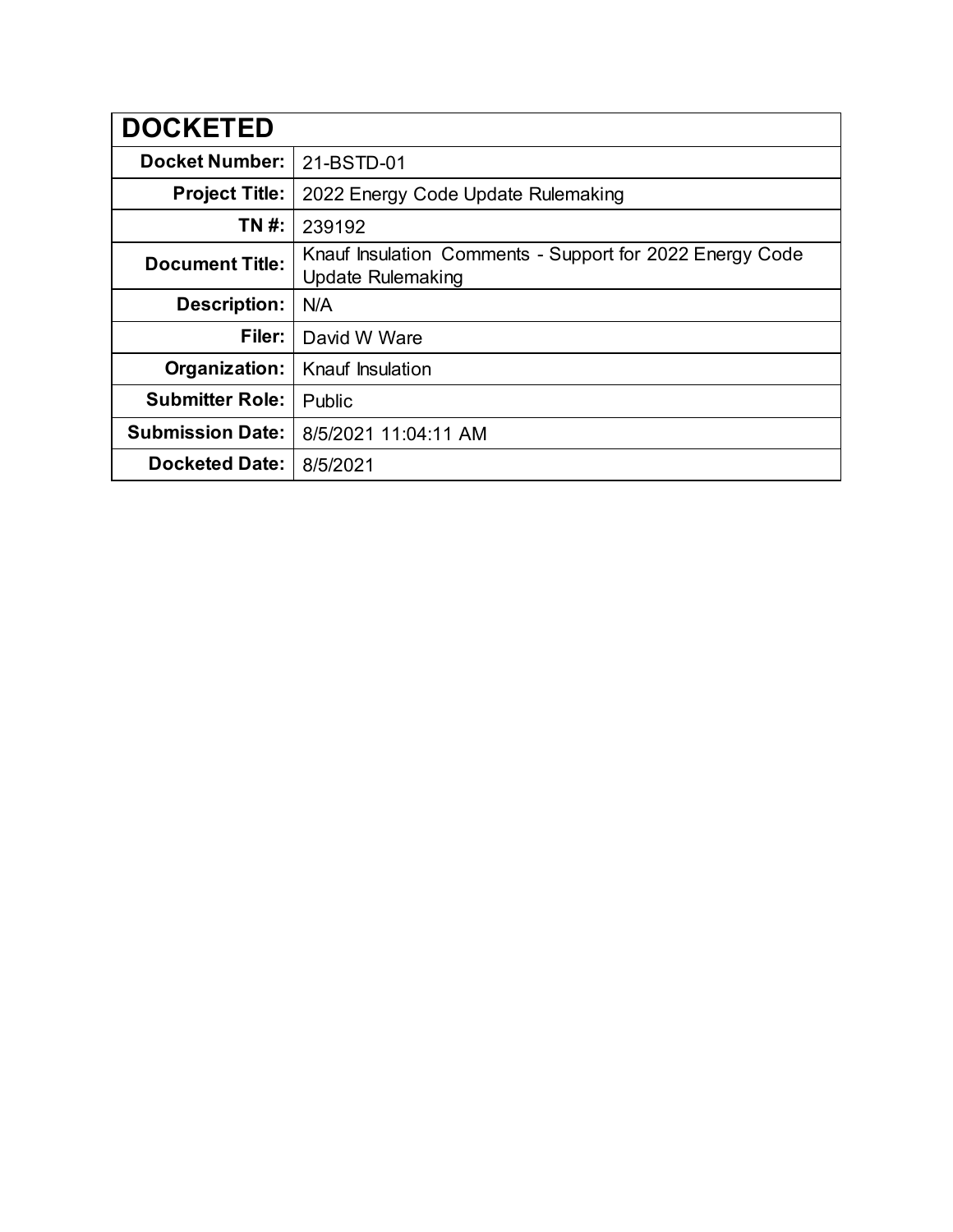

August 4, 2021

Mr. J. Andrew McAllister, Ph.D. Commission California Energy Commission 1516 Ninth Street Sacramento, CA 95814

RE: SUPPORT OF 2022 ENERGY CODE UPDATE RULEMAKING—Docket 21-BSTD-01 2022 Energy Code Update Rulemaking

Knauf Insulation is a global manufacturer of high performing glass mineral wool insulation materials for building envelopes, acoustic control, mechanical air delivery, pipe systems and OEM and industrial applications. Our company is a market leader in environmental and sustainability innovations affecting insulation materials and our insulation products are highly valued by designers and engineers for their quality and breadth of offerings.

Knauf Insulation supports the proposed energy code changes and revisions represented in the 15-Day Express Terms 2022 Energy—Residential and Nonresidential (Docket 210-BSTD-01) and we are hopeful that the Energy Commission will provide technical support, compliance manuals and training in a timely manner to support these energy code changes upon their effective date.

While these changes affect a wide range of individual building performance targets, their primary focus has been on moving closer to "electric ready" buildings, and breaking out of multifamily specific building requirements from those of single family and nonresidential buildings to their own separate multifamily chapters within Title 24, Part 6. We support these energy code revisions.

Going forward, for these changes and future energy code updates Knauf Insulation will continue to provide insulation materials that support the state's energy code for all building segments—single family, multifamily, and nonresidential. However, it should be noted that the Energy Commission's continued allowance of trading-off energy features dilutes the purpose of envelope efficiency improvements and steals energy savings and comfort from occupants.

Example: Energy Commission staff found in the energy code updates of 2016 and 2019 that improvements to the insulation levels in both attics and walls saved energy and were cost effective, helping to reduce the first costs of future PV systems for homes. Knauf Insulation responded to the residential changes for the 2019 energy code by developing and offering a high performance roof/attic product--ECOBATT® Integrated Roof Deck (IRD) insulation. Offered in both R19 and R38, this new product is specifically targeted to meet prescriptive residential compliance and help provide additional energy savings and compliance credit depending on Rvalue installed.

However, today's market penetration of high performance attics [and walls] is nearly non-existent

|  | ONE KNAUF DRIVE |
|--|-----------------|
|  |                 |

ONEKNAUFDRIVE SHELBYVILLE,IN46176 TEL: 317-398-4434 FAX: 317-398-3675 KNAUFINSULATION.US